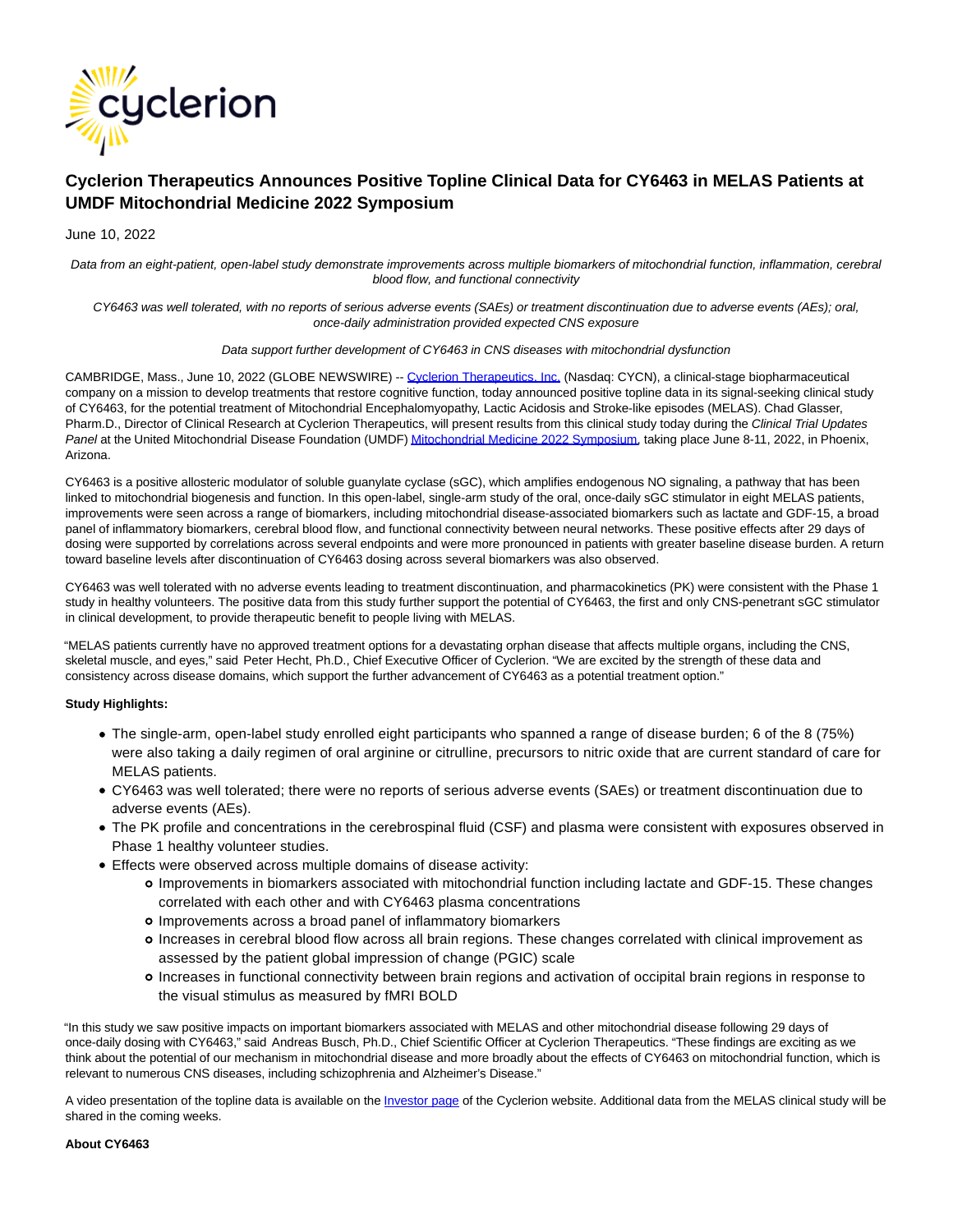CY6463 is the first CNS-penetrant sGC stimulator to be developed as a symptomatic and potentially disease-modifying therapy for serious CNS diseases. The nitric oxide (NO)-soluble guanylate cyclase (sGC)-cyclic guanosine monophosphate (cGMP) signaling pathway is a fundamental mechanism that precisely controls key aspects of physiology throughout the body. In the CNS, the NO-sGC-cGMP pathway regulates diverse and critical biological functions including neuronal function, neuroinflammation, cellular bioenergetics, and vascular dynamics. Although it has been successfully targeted with several drugs in the periphery, this mechanism has yet to be fully leveraged therapeutically in the CNS, where impaired NO-sGC-cGMP signaling is believed to play an important role in the pathogenesis of many neurodegenerative and neuropsychiatric diseases and other disorders associated with cognitive impairment. As an sGC stimulator, CY6463 acts as a positive allosteric modulator to sensitize the sGC enzyme to NO, increase the production of cGMP, and thereby amplify endogenous NO signaling. By compensating for deficient NO-sGC-cGMP signaling, CY6463 and other sGC stimulators may have broad therapeutic potential as a treatment to improve cognition and function in people with serious CNS diseases.

## **About the Study**

The Phase 2a study was an open-label, single-arm study of oral, once-daily CY6463 in eight adults aged 18 or older with MELAS. The primary objective of the study was to assess the safety and tolerability of a 15 milligram, once-daily, oral dose of CY6463 over 29 days. The secondary objectives included pharmacokinetics, and exploratory pharmacodynamic effects, with the goal of identifying which biomarkers to carry forward into additional studies. The study was not powered for hypothesis testing.

## **About MELAS**

Mitochondrial Encephalomyopathy, Lactic Acidosis, and Stroke-like episodes (MELAS) is a devastating orphan disease affecting multiple organ systems, including the CNS, with no approved therapies. It is the most common form of primary mitochondrial diseases (PMD). MELAS is phenotypically and genetically defined by a mutation in mitochondrial tRNA. It is estimated that about 1 in 4,300 individuals has a mitochondrial disease, and ~80% of individuals with mitochondrial disease have CNS symptoms. The unmet need in MELAS is immense, symptoms include, chronic fatigue, muscle weakness, and pain in addition to neurological manifestations. Life expectancy is estimated at ~17 years from onset of CNS symptoms. The disease impedes the individual's ability to live independently, leads to social isolation, and overall reduced quality of life.

#### **About Cyclerion Therapeutics**

Cyclerion Therapeutics is a clinical-stage biopharmaceutical company on a mission to develop treatments that restore cognitive function. Cyclerion is advancing novel, first-in-class, CNS-penetrant, sGC stimulators that modulate a key node in a fundamental CNS signaling pathway. The multidimensional pharmacology elicited by the stimulation of sGC has the potential to impact a broad range of CNS diseases. The most advanced compound, CY6463, has shown rapid improvement in biomarkers associated with cognitive function and is currently in clinical development for Mitochondrial Encephalomyopathy, Lactic Acidosis and Stroke-like episodes (MELAS), Cognitive Impairment Associated with Schizophrenia (CIAS) and Alzheimer's Disease with Vascular pathology (ADv). Cyclerion is also advancing CY3018, a next-generation sGC stimulator.

#### **Forward Looking Statement**

Certain matters discussed in this press release are "forward-looking statements". We may, in some cases, use terms such as "predicts," "believes," "potential," "continue," "estimates," "anticipates," "expects," "plans," "intends," "may," "could," "might," "will," "should", "positive" or other words that convey uncertainty of future events or outcomes to identify these forward-looking statements. In particular, the Company's statements regarding trends and potential future results are examples of such forward-looking statements. The forward-looking statements include risks and uncertainties, including, but not limited to, the success, timing and cost of our ongoing or future clinical trials and anticipated clinical trials for our current product candidates, including statements regarding the timing of initiation and completion of the trials, futility analyses and receipt of interim results, which are not necessarily indicative of or supported by the final results of our ongoing or subsequent clinical trials; any results of clinical studies, including in particular single-arm open-label studies involving a number of patients that is not statistically significant such as described in this release, not necessarily being indicative of or supported by the final results of our ongoing or subsequent clinical trials; our ability to fund additional clinical trials to continue the advancement of our product candidates; the timing of and our ability to obtain and maintain U.S. Food and Drug Administration ("FDA") or other regulatory authority approval of, or other action with respect to, our product candidates; the potential for the CY6463 clinical trial to provide a basis for approval for treatment of MELAS; the Company's ability to successfully defend its intellectual property or obtain necessary licenses at a cost acceptable to the Company, if at all; the successful implementation of the Company's research and development programs and collaborations; the success of the Company's license agreements; the acceptance by the market of the Company's product candidates, if approved; and other factors, including general economic conditions and regulatory developments, not within the Company's control. The factors discussed herein could cause actual results and developments to be materially different from those expressed in or implied by such statements. The forward-looking statements are made only as of the date of this press release and the Company undertakes no obligation to publicly update such forward-looking statements to reflect subsequent events or circumstance.

For more information about Cyclerion, please visit [cyclerion.com a](https://www.globenewswire.com/Tracker?data=07-YBurVETImm9T8vIgWvkjqyXfgEQsraBVeueAConroVLu8oQaqb41r8iOg0wdeGutUCkwneGsPpDJaw6OW7g==)nd follow us on [Twitter a](https://www.globenewswire.com/Tracker?data=6F0113sir0jh83C7QJ8RbewDioYdnJlWSG9kuUpMx14NWQ40eTqJxzKMhkGc1jiCuFBju_TBrTs2vWRWsCm87A==)nd [LinkedIn.](https://www.globenewswire.com/Tracker?data=GoGzwSrHJ54uk4GPNkVN24_Hw66X39tzIhRnW5-7xQeFacfAeyQ8ssxBIEn7ItRdO0TcrOGVGCitc-RCNPTLhdKWSHKT8FWHVlyfvVD0mAY=)

## **Investors**

Carlo Tanzi, Ph.D. Kendall Investor Relations [ctanzi@kendallir.com](https://www.globenewswire.com/Tracker?data=BO6WPUa0EWiWgYxPPx2mfkNcIdKJ4tyztQWSYVD7S3MJon-rpd8uVqF5vnu63yz43cwZSQ81wCmcnI18JC6NZnCgZPOEk-2JD39sW5cZd5k=)

**Media** Amanda Sellers Verge Scientific Communications [asellers@vergescientific.com](https://www.globenewswire.com/Tracker?data=lZV5wX1J1hx2oo_THlSnhIK2kSyltuRnzFFWBWxtitVzeVHgYYw3eNRMIoY9Bg5aKaPC7QIIANC73eJwAOWcWHrqfwxAJYWGdlD5fWsG8BoUyZp468UofKs8nIEr6kYW)